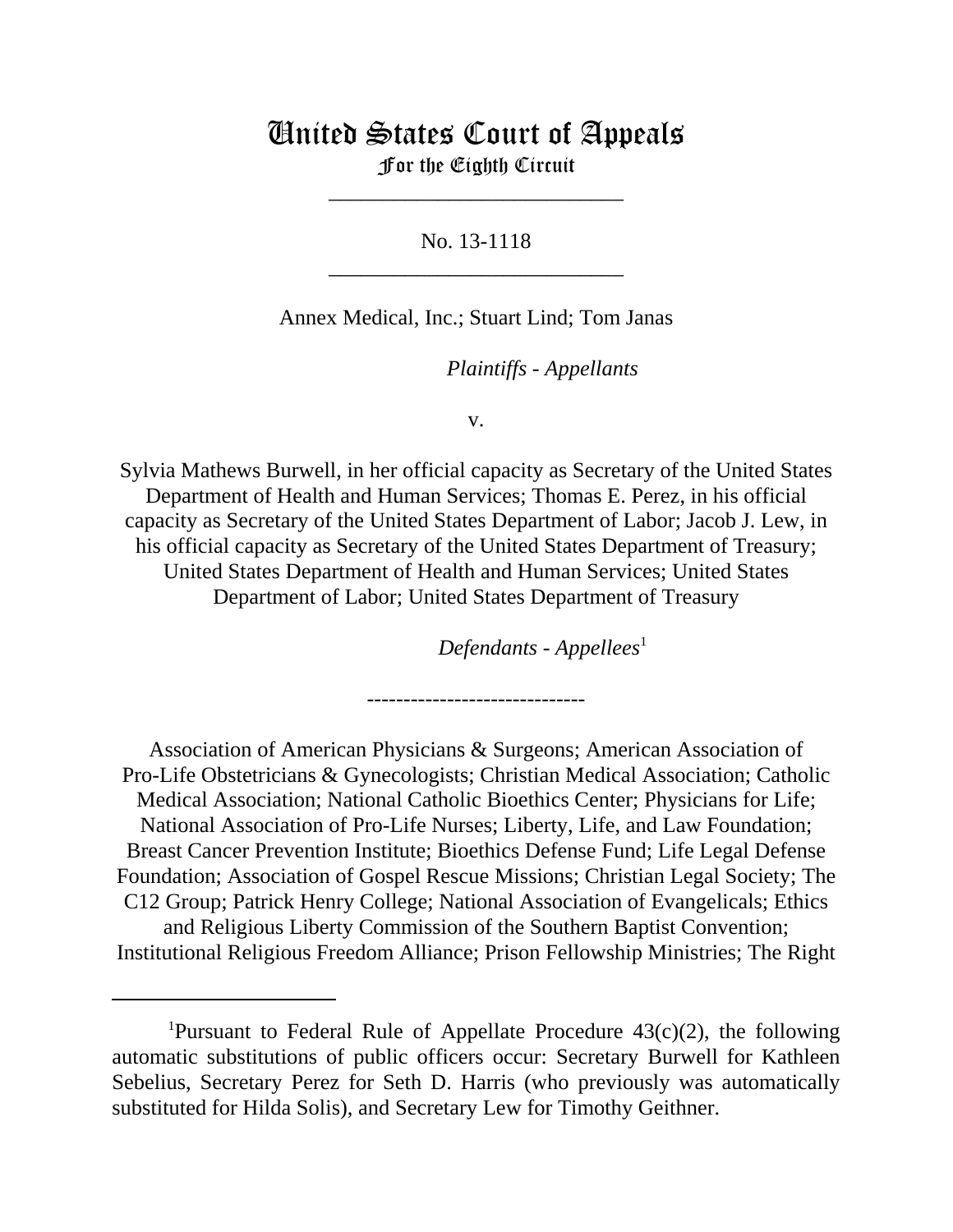Reverend W. Thomas Frerking, OSB; Missouri Roundtable For Life; Minnesota Catholic Conference; Bradley P. Jacob; Charles E. Rice; Common Good Foundation; Common Good Alliance; Catholic Online, LLC; Sharpe Holdings, Inc.; Charles N. Sharpe; Eagle Forum Education and Legal Defense Fund

#### Amici on Behalf of Appellants

Physicians for Reproductive Health; National Women's Law Center; American College of Obstetricians and Gynecologists; American Society for Emergency Contraception; American Federation of State, County and Municipal Employees; Association of Reproductive Health Professionals; Feminist Majority Foundation; American Society for Reproductive Medicine; Ibis Reproductive Health; Society for Adolescent Health and Medicine; MergerWatch; American Medical Women's Association; NARAL Pro-Choice America; National Association of Nurse Practitioners in Women's Health; NARAL Pro-Choice Minnesota; Society of Family Planning; NARAL Pro-Choice Missouri; James Trussell; NARAL Pro-Choice South Dakota; Susan F. Wood; National Organization for Women Foundation; Don Downing; National Partnership for Women and Families; Kathleen Besinque; Planned Parenthood of the Heartland; Planned Parenthood of Kansas & Mid-Missouri; Planned Parenthood Minnesota, North Dakota, South Dakota; Planned Parenthood of the St. Louis Region and Southwest Missouri; Population Connection; Raising Women's Voices for the Health Care We Need; Service Employees' International Union; Lambda Legal Defense and Education Fund; National Health Law Program; Mexican American Legal Defense and Educational Fund; Asian Pacific American Legal Center; Black Women's Health Imperative; Forward Together; National Hispanic Medical Association; Ipas; Sexuality Information and Education Council of the U.S.; Campaign to End AIDS; HIV Law Project; National Women and AIDS Collective; Housing Works; Americans United For Separation of Church and State; Union for Reform Judaism; Central Conference of American Rabbis; Women of Reform Judaism; Hindu American Foundation; American Civil Liberties Union; American Civil Liberties Union of Minnesota; Anti-Defamation League; Catholics for Choice; Hadassah, the Women's Zionist Organization of America, Inc.; Interfaith Alliance Foundation; National Council of Jewish Women; Religious Coalition for Reproductive Choice; Religious Institute; Unitarian Universalist Association; Unitarian Universalist Women's Federation

*Amici on Behalf of Appellees*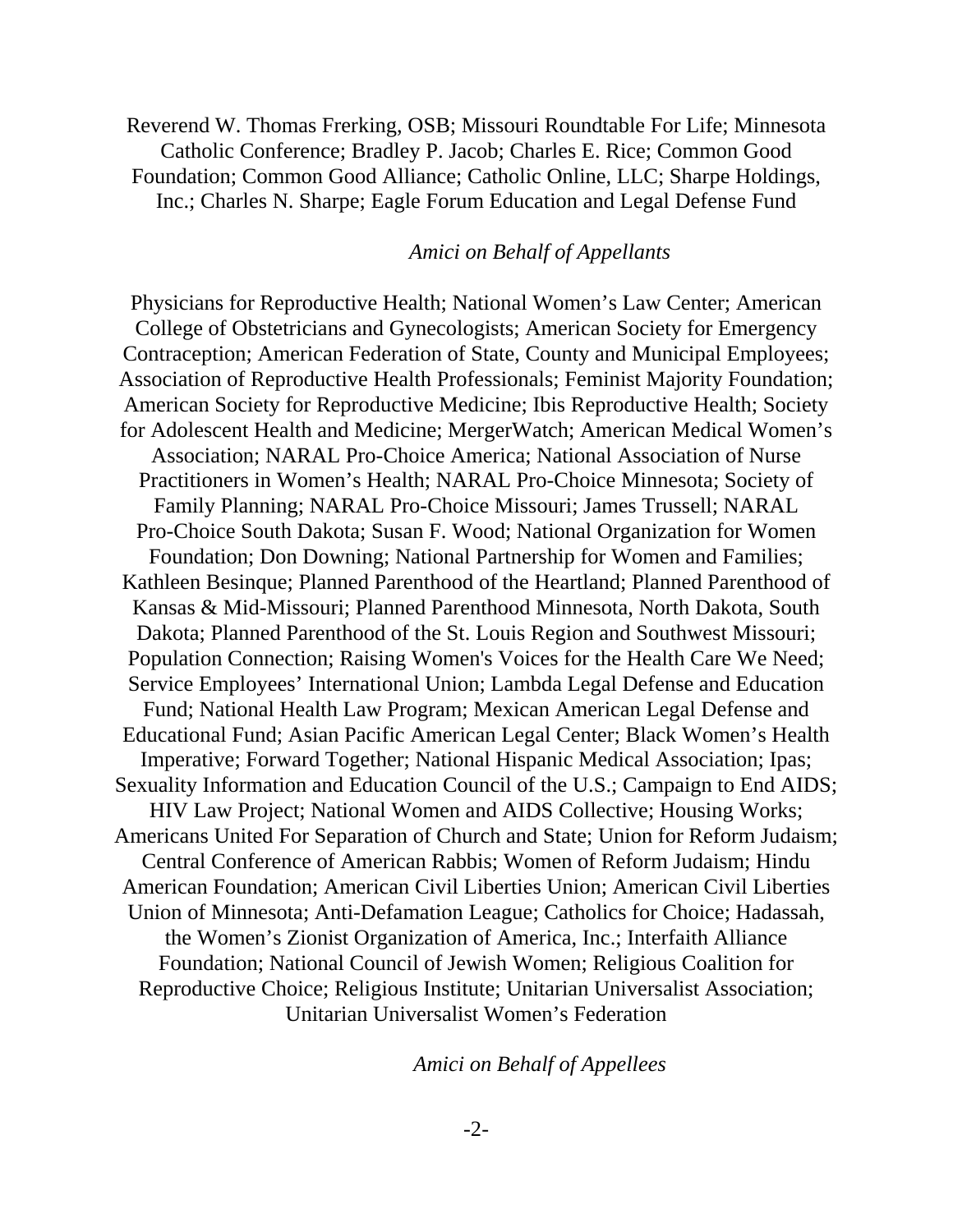Appeal from United States District Court for the District of Minnesota - Minneapolis

\_\_\_\_\_\_\_\_\_\_\_\_

\_\_\_\_\_\_\_\_\_\_\_\_

 Submitted: October 24, 2013 Filed: September 5, 2014

\_\_\_\_\_\_\_\_\_\_\_\_

\_\_\_\_\_\_\_\_\_\_\_\_

Before RILEY, Chief Judge, COLLOTON and KELLY, Circuit Judges.

RILEY, Chief Judge.

In this Religious Freedom Restoration Act (RFRA) case challenging the U.S. Department of Health and Human Services (HHS) contraceptive mandate under 42 U.S.C. § 2000bb-1(a),<sup>2</sup> Annex Medical, Inc. (Annex), Stuart Lind, and Tom Janas appeal the district court's refusal to enjoin preliminarily the government from enforcing the mandate.

<sup>&</sup>lt;sup>2</sup>Pursuant to the Patient Protection and Affordable Care Act (ACA), 42 U.S.C. § 300gg-13(a)(4), HHS promulgated regulations requiring "group health plan[s]" and "health insurance issuer[s] offering group or individual health insurance coverage" to cover, without "any cost-sharing requirements," "[w]ith respect to women, . . . evidence-informed preventive care and screenings provided for in binding comprehensive health plan coverage guidelines supported by the Health Resources and Services Administration." 45 C.F.R. § 147.130(a)(1)(iv) (2013). At the recommendation of the Institute of Medicine, HHS adopted guidelines providing that nonexempt employers generally must provide "coverage, without cost sharing, for all Food and Drug Administration (FDA) approved contraceptive methods, sterilization procedures, and patient education and counseling." 77 Fed. Reg. 8725, 8726 (Feb. 15, 2012) (internal marks and quotations omitted).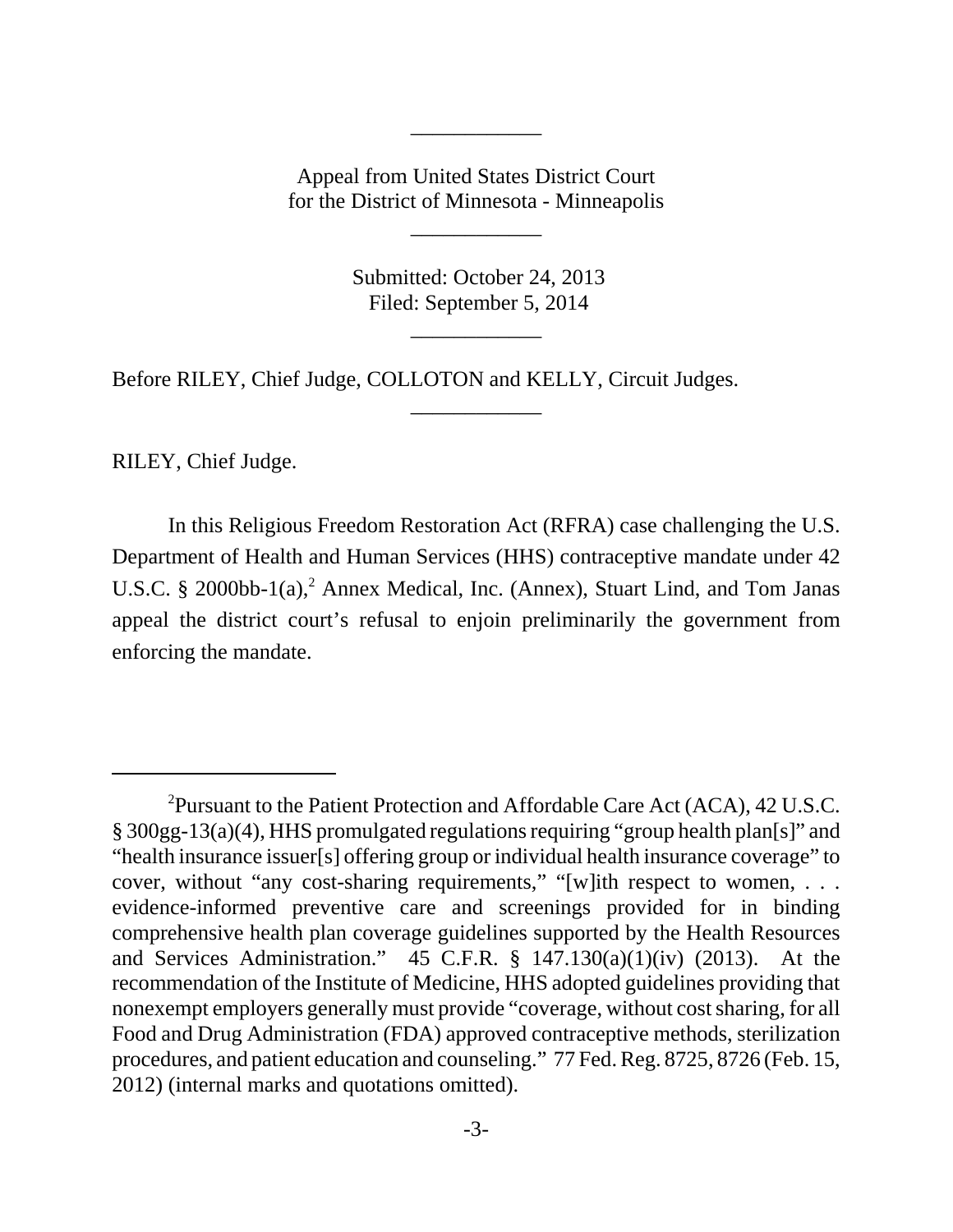# **I. BACKGROUND**

Annex is a for-profit Minnesota corporation and at the time of filing had sixteen full-time employees and two part-time employees. When Annex filed this lawsuit, one of the ways Annex compensated its employees was by paying for a Blue Cross and Blue Shield of Minnesota (Blue Cross) group health insurance plan. This health plan covered contraceptives and had included such coverage for years.

Lind is the controlling shareholder of Annex. On religious grounds, Lind opposes both abortion and the use of contraceptives. Lind asserts he did not know the plans Annex purchased for its employees historically offered coverage for contraceptives. After Lind learned the Blue Cross plan contained this coverage, Annex continued to pay for its employees' participation in the plan until Annex cancelled the policy as of January 31, 2013. At some point before canceling the policy, Lind asked Blue Cross "to exclude coverage for contraception, sterilization, abortifacient drugs and related education and counseling." Although the Blue Cross plan was "*not* currently subject to" the regulation, Blue Cross itself refused to eliminate such coverage. (Emphasis added). Lind contacted three other Minnesota insurers, none of whom would sell Annex a plan without contraceptive coverage. According to Lind, no insurer would offer Annex such coverage even after this court issued a temporary injunction pending appeal.

At issue here is the district court's denial of Annex and Lind's motion for a preliminary injunction respecting the contraceptive mandate's enforcement. Before the Supreme Court issued its opinion in Burwell v. Hobby Lobby Stores, Inc., 573 U.S. \_\_\_, 134 S. Ct. 2751 (2014), the district court considered the four **Dataphase** Systems, Inc. v. C.L. Systems, Inc., 640 F.2d 109, 113 (8th Cir. 1981) (en banc), factors, and concluded the factors weighed in favor of the government. The district court denied the motion.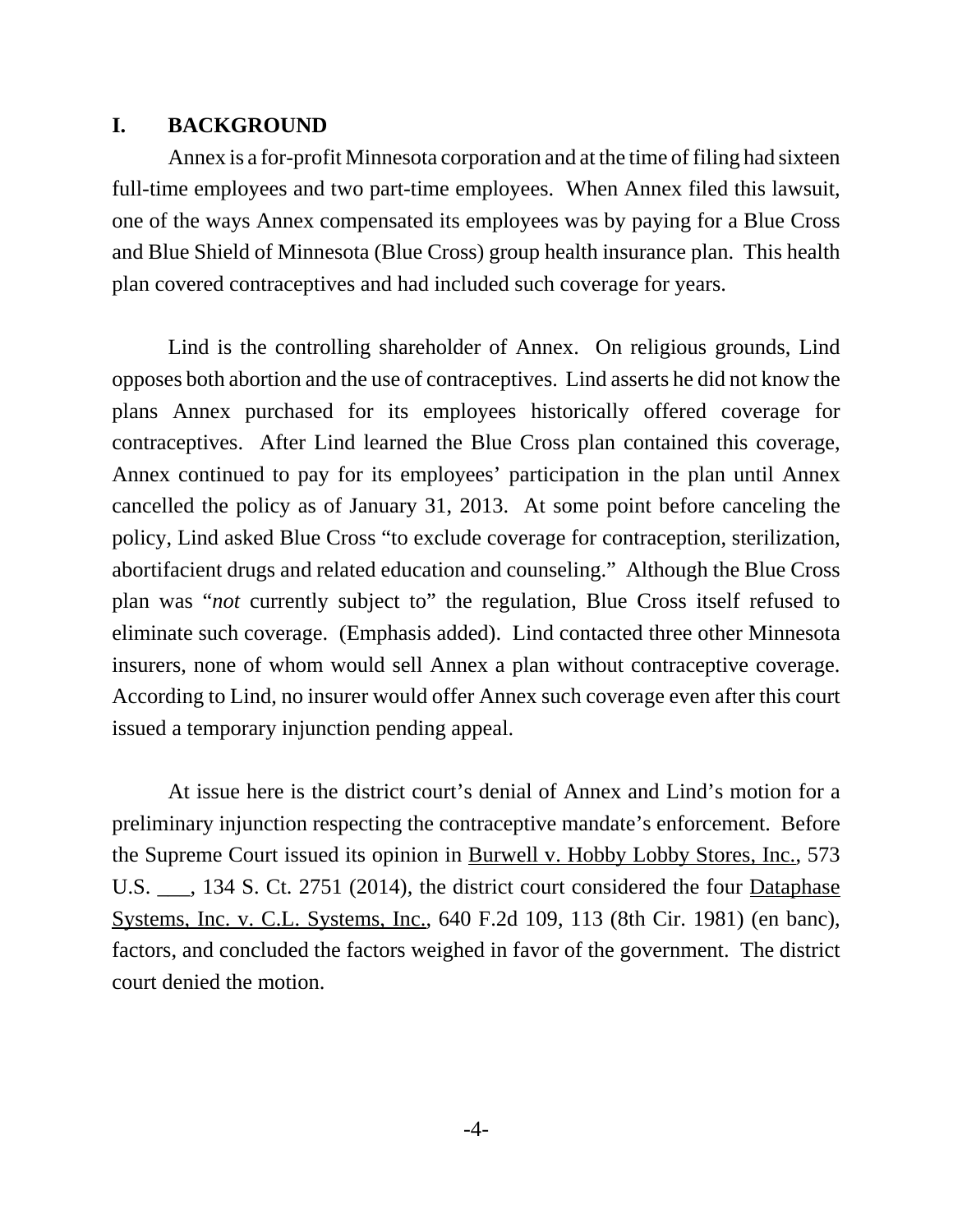## **II. DISCUSSION**

## **A. Janas**

Although Janas appears on the notice of appeal, he did not join the preliminary injunction motion which forms the basis for this appeal. Its denial did not leave him personally "aggrieved." Deposit Guar. Nat'l Bank v. Roper, 445 U.S. 326, 333 (1980). Because Janas has "no 'direct stake' in the outcome of th[is] appeal," he lacks standing to appear before us. Hollingsworth v. Perry, 570 U.S. \_\_\_, \_\_\_, 133 S. Ct. 2652, 2662 (2013) (quoting Arizonans for Official English v. Arizona, 520 U.S. 43, 64 (1997)); see also 28 U.S.C. § 1292(a)(1). Without opining whether Janas's "plans to purchase another business in 2013" gave him standing to participate in the underlying case, cf. Clapper v. Amnesty Int'l USA, 568 U.S. \_\_\_, \_\_\_, 133 S. Ct. 1138, 1147 (2013), we dismiss his appeal.

#### **B. Annex and Lind**

With respect to Annex and Lind, we find a different standing issue. According to the pleadings, Annex has fewer than fifty full-time employees, which means Annex has no government-imposed obligation to offer health insurance of any kind—let alone the contraceptive coverage to which Lind objects. See 26 U.S.C. § 4980H(a), (c)(2). And if Annex—a "small employer"—chooses to offer insurance from a health insurer anyway, Annex cannot be penalized if the insurance is inconsistent with the contraceptive mandate. Id.  $\S$  4980D(d). Because the mandate does not apply to Annex, the only alleged injury is that independent third parties—private health insurance companies not involved in this case—are unable to sell Annex a health insurance plan that excludes healthcare inconsistent with Lind's religious beliefs. See 45 C.F.R. § 147.130(a)(1)(iv) (applying the mandate not only to group health plans, but also to "health insurance issuer[s]").

The standing problem is the pleadings and record contain no indication any Minnesota health insurer is willing, but for the mandate, to sell a plan allowing a small employer such as Annex to prohibit coverage for a handful of healthcare products and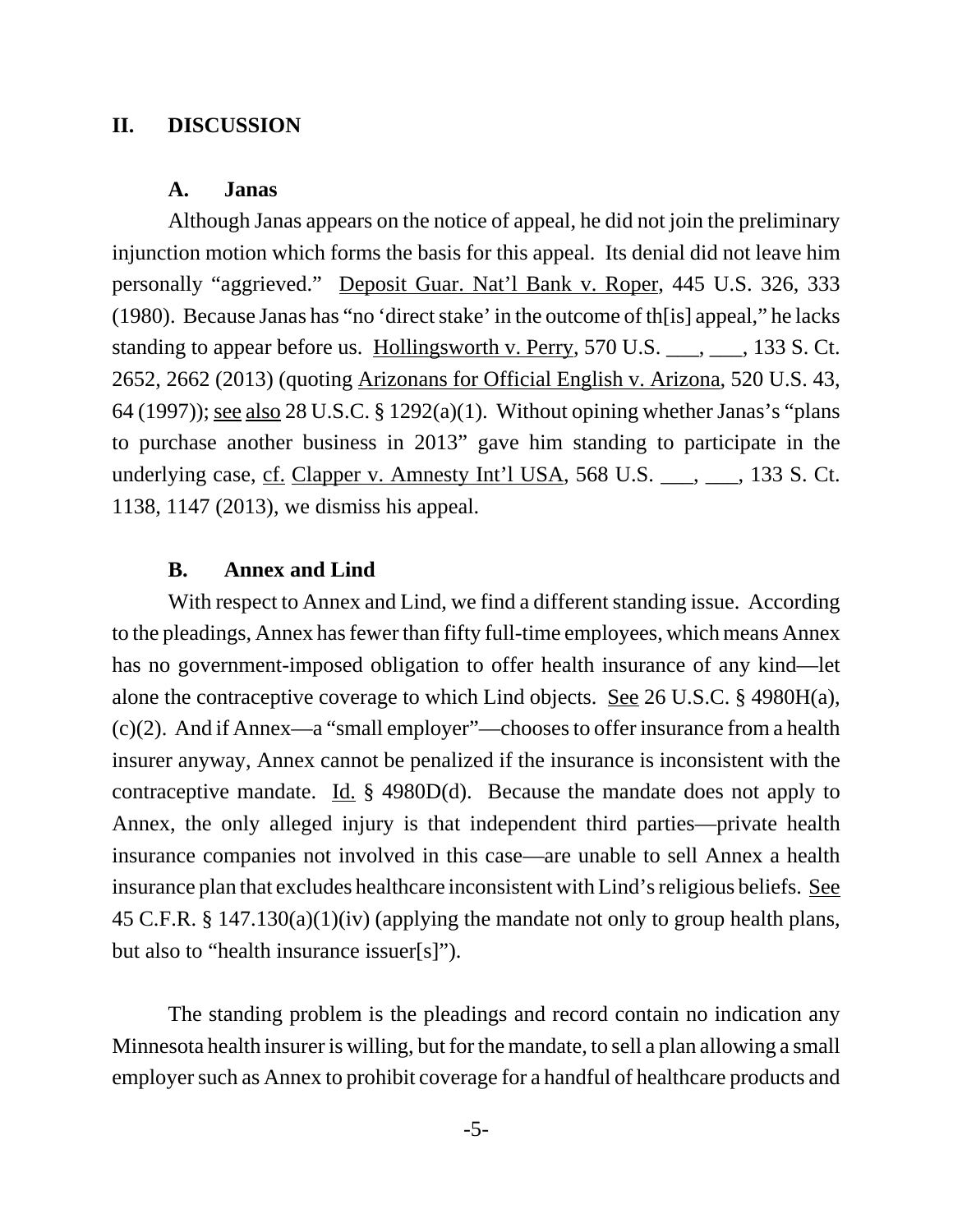services. What few indications appear on the record are to the contrary. The complaint alleges Annex's current insurer (whose grandfathered plan, unaffected by the mandate, covered contraceptives) would "not permit Annex[] to modify its group health plan to omit such coverage because [the insurer] requires all group health plans issued to employers with fewer than 50 employees to include such coverage." Pending this appeal, our court preliminarily enjoined the federal defendants "from enforcing the mandate . . . against Lind, Annex[], and *any health insurance issuer* when offering group health insurance coverage to Annex." Annex Med., Inc. v. Sebelius, No. 13-1118, 2013 WL 1276025, at \*3 (8th Cir. Feb. 1, 2013) (unpublished order) (emphasis added). Yet Lind informs us "the injunction has not enabled him to purchase" a plan conforming with his religious beliefs. According to Annex and Lind, "Group plan providers are *unwilling* to exclude some or any of the mandated coverage from their plans or do not currently offer a plan that excludes these items and are *unwilling* to submit such a plan to the Minnesota Department of Commerce for approval." (Emphasis added).

RFRA does not allow the federal government substantially to burden Lind's religious beliefs, as exercised through his closely-held corporation. See Hobby Lobby, 573 U.S. at \_\_\_, \_\_\_, 134 S. Ct. at 2779, 2785. But in protecting Lind's exercise of religion, RFRA cannot injure the rights of other private parties. See City of Boerne v. Flores, 521 U.S. 507, 535-36 (1997); see also id. at 536-37 (Stevens, J., concurring); id. at 537-44 (Scalia, J., concurring). Whether for political, moral, religious, administrative, or purely profit-driven reasons, health insurance issuers are free under RFRA to decline Annex's business. See 41 U.S.C. § 2000bb-1(a) (applying RFRA only to the "Government"); City of Boerne, 521 U.S. at 535-36 (limiting RFRA to the federal government).

Ultimately, it is unclear whether Annex's alleged injury is caused by the government defendants and redressable by the federal courts. Article III requires Annex to prove "'an actual injury traceable to the defendant and likely to be redressed by a favorable judicial decision.'" United States v. Juvenile Male, 564 U.S. \_\_\_, \_\_\_,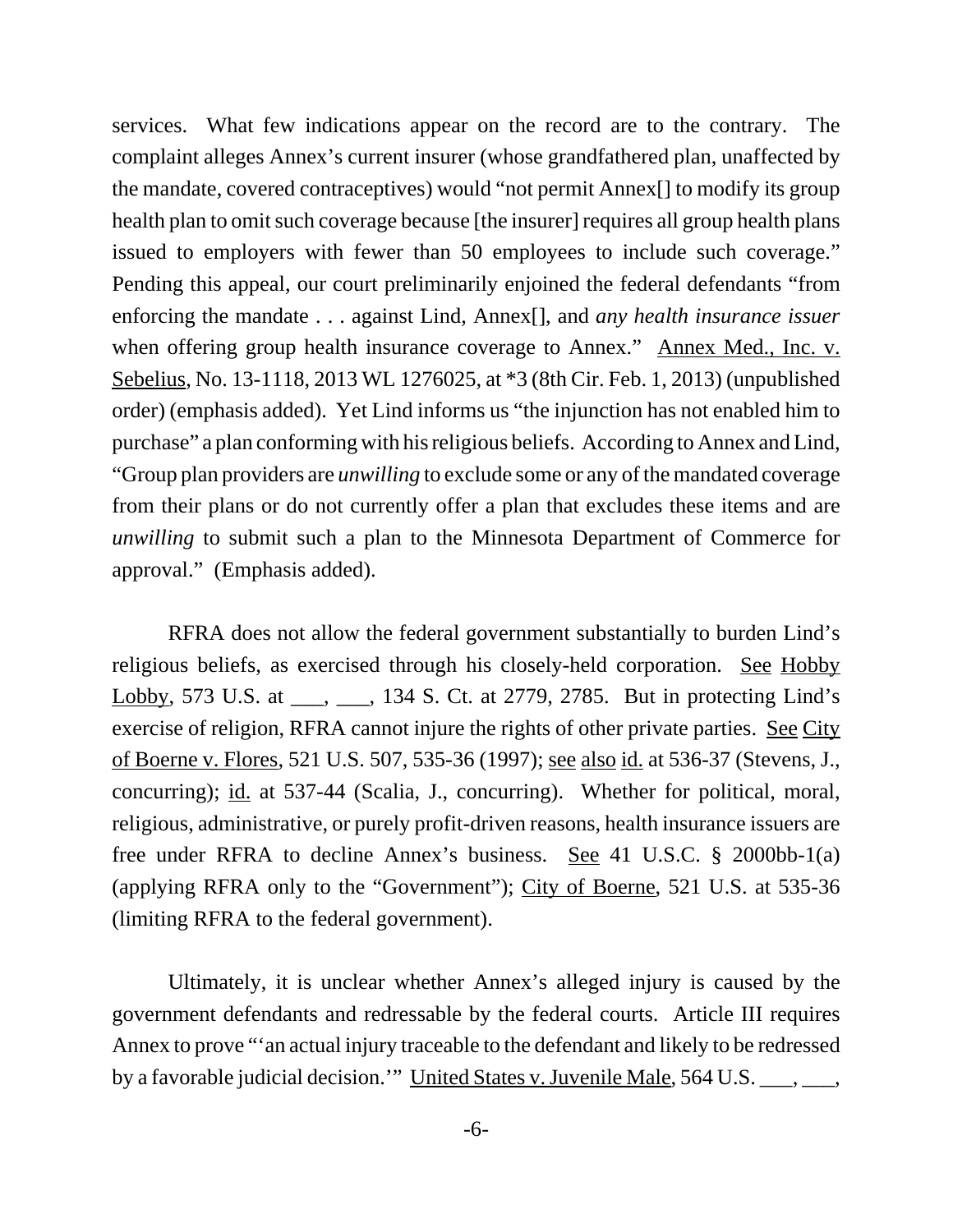131 S. Ct. 2860, 2863 (2011) (per curiam) (quoting Spencer v. Kemna, 523 U.S. 1, 7 (1998)). Based on the pleadings and sparse record before us, we can only speculate whether Annex's difficulties obtaining contraceptive-free insurance are (1) caused by the government defendants as opposed to the independent decisions of third-party insurers, and (2) redressable by the remedy available to Annex: a permanent version of the preliminary injunction Annex already received and which failed to redress Annex's alleged injury. Yet "[t]ime and again the Supreme Court has reminded lower courts that speculation and conjecture are not injuries cognizable under Article III." Wallace v. ConAgra Foods, Inc., 747 F.3d 1025, 1031 (8th Cir. 2014).

Rather than resort to such speculation, we believe it best to vacate the district court's denial and remand the case for additional analysis. See, e.g., Peske v. Tangedahl, 619 F.2d 729, 731 (8th Cir. 1980) (per curiam) (expressing our doubts as to jurisdiction but vacating and remanding in light of the district court's failure to consider the issue); <u>see also, e.g., Spencer v. Stork</u>, 513 F. App'x 557, 558 (6th Cir. 2013) (per curiam); Salmon Spawning & Recovery Alliance v. U.S. Customs & Border Prot., 550 F.3d 1121, 1134 (Fed. Cir. 2008); United Food & Commercial Workers Union, Local 919 v. CenterMark Props. Meriden Square, Inc., 30 F.3d 298, 307 (2d Cir. 1994). This will allow the district court to use its superior fact-finding abilities to determine, in the first instance, whether subject matter jurisdiction exists. See Fed. R. Civ. P. 12(b)(1); Jessie v. Potter, 516 F.3d 709, 712 (8th Cir. 2008) ("When a Rule 12(b)(1) ruling resolves disputed facts, the court can take evidence at a hearing."); Faibisch v. Univ. of Minn., 304 F.3d 797, 801 (8th Cir. 2002) (affirming a district court's determination under Rule 12(b)(1), based on "factual determinations about the availability of th[e plaintiff's requested] relief," that the plaintiff lacked standing).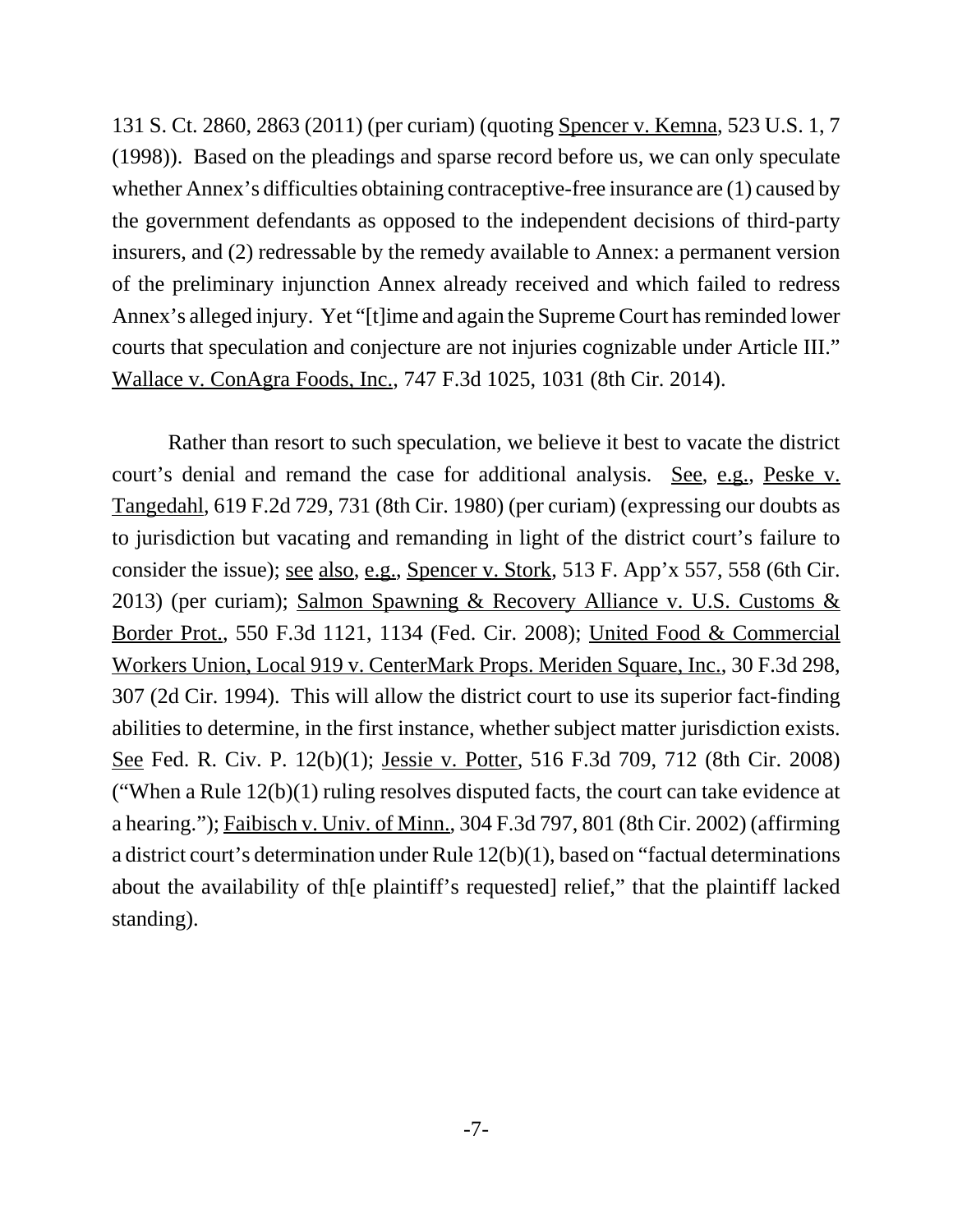## **III. CONCLUSION**

We dismiss Janas's appeal, and as to Annex and Lind, we vacate the district court's order and remand for further proceedings, beginning with the parties' Article III standing. $3$ 

COLLOTON, Circuit Judge, concurring in the judgment.

The district court's order denying a preliminary injunction should be vacated, and the case remanded for further proceedings, but not for the reasons given by the panel majority. There is an Article III case or controversy between Annex Medical, Inc. and the United States over the government's mandate that any group health insurance plan issued to Annex Medical must include coverage to which Annex Medical and its owner, Stuart Lind, object on religious grounds. The Affordable Care Act authorized the Department of Health and Human Services to promulgate regulations governing group health plans, and HHS issued regulations that include the disputed mandate. *See* 26 U.S.C. § 4980D; 42 U.S.C. § 300gg-13(a)(4); 45 C.F.R. § 147.130.

The district court denied Annex Medical's motion for a preliminary injunction against the HHS mandate, concluding that "the Mandate places only a de minimis, not substantial, burden on plaintiffs' practice of religion" under the Religious Freedom Restoration Act (RFRA), 42 U.S.C. § 2000bb *et seq.* The district court reasoned that the government's requiring indirect financial support of a practice that violates the business owner's religious principles does not constitute a "substantial burden" on the exercise of religion. In *Burwell v. Hobby Lobby Stores, Inc.*, 134 S. Ct. 2751 (2014),

<sup>&</sup>lt;sup>3</sup>On July 1, 2014, Annex and Lind filed a citation letter with this court, pursuant to Rule 28(j) of the Federal Rules of Appellate Procedure, identifying and quoting the Supreme Court's decision in Hobby Lobby. Because we remand this case on standing grounds, we need not, and do not, express an opinion on the impact of Hobby Lobby on the current case.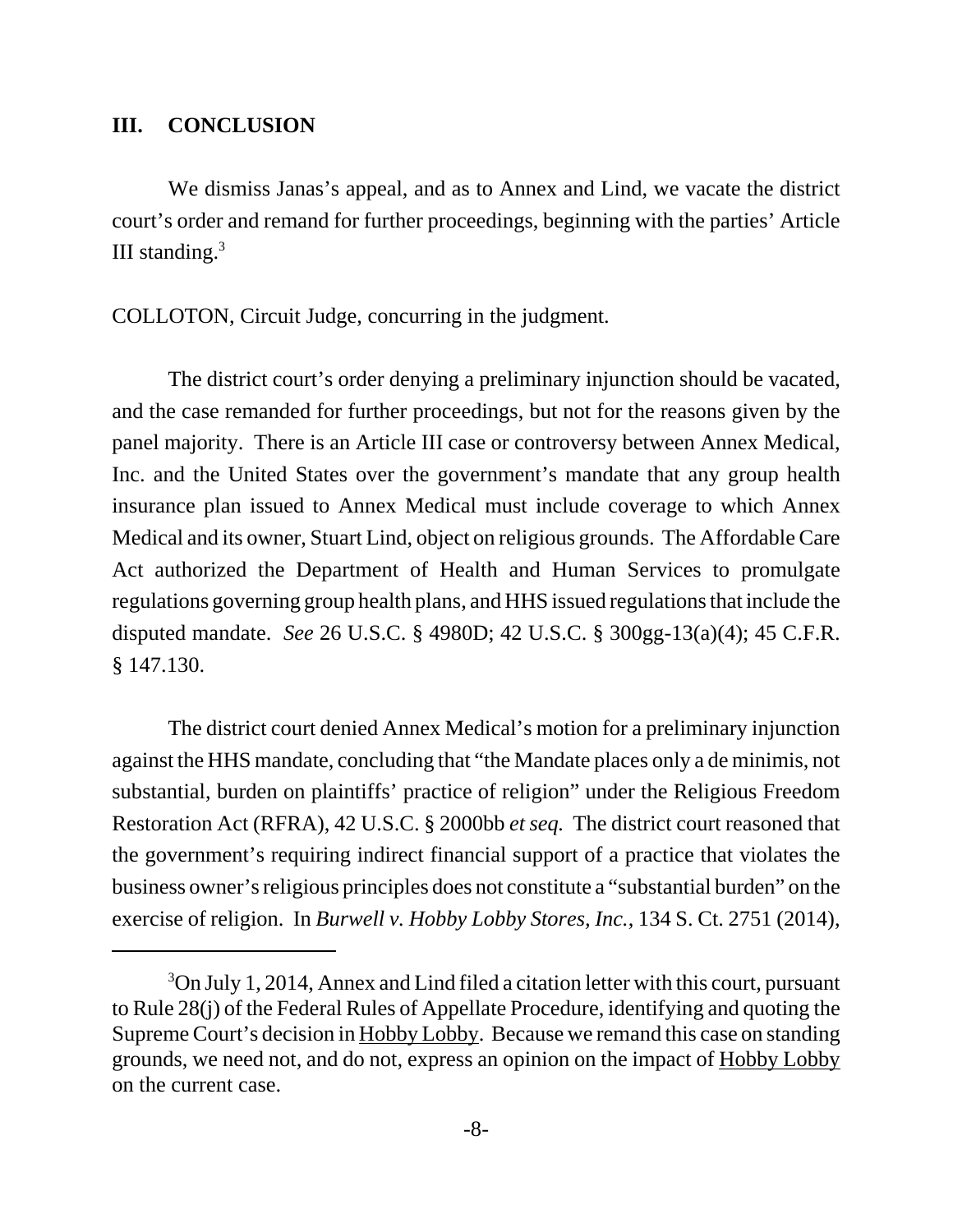however, the Supreme Court concluded that where business owners and their companies "sincerely believe that providing the insurance coverage demanded by the HHS regulations lies on the forbidden side of the line," it is not for the courts "to say that their religious beliefs are mistaken or insubstantial." *Id.* at 2779. The Court also observed that the business owners and for-profit companies in that case—like Lind and Annex Medical—had "religious reasons for providing health-insurance coverage for their employees," and that foregoing insurance coverage likely would place the companies at "a competitive disadvantage in retaining and attracting skilled workers." *Id.* at 2776-77. Accordingly, I would vacate the district court's order and remand the case for further consideration in light of *Hobby Lobby*.

The majority, on its own initiative, decides instead that there is an Article III "standing problem" that must be addressed by the district court, because the record includes "no indication any Minnesota health insurer is willing, but for the mandate, to sell a plan allowing a small employer such as Annex to prohibit coverage for a handful of healthcare products and services." The "problem" is illusory; the record at this stage of the litigation establishes that Annex Medical has standing to challenge the HHS mandate. The government agreed in the district court that Annex Medical has standing. The district court accepted the position of the parties and exercised jurisdiction over the case. *Annex Medical, Inc. v. Sebelius*, No. 12-2084, 2013 WL 101927 (D. Minn. Jan. 8, 2013). A three-judge panel of this court exercised jurisdiction over this appeal and entered a preliminary injunction pending appeal. *Annex Medical, Inc. v. Sebelius*, No. 13-1118, 2013 WL 1276025 (8th Cir. Feb. 1, 2013). There is no good cause at this point to second-guess the existence of a case or controversy.

Annex Medical is injured because the HHS mandate excludes it from participating in the market for group health insurance. The company wants to propose a transaction and develop a business relationship with an insurer, but the issuers are forbidden by federal law to consider Annex Medical's proposal. A declaration that the mandate is contrary to RFRA and an injunction against its enforcement would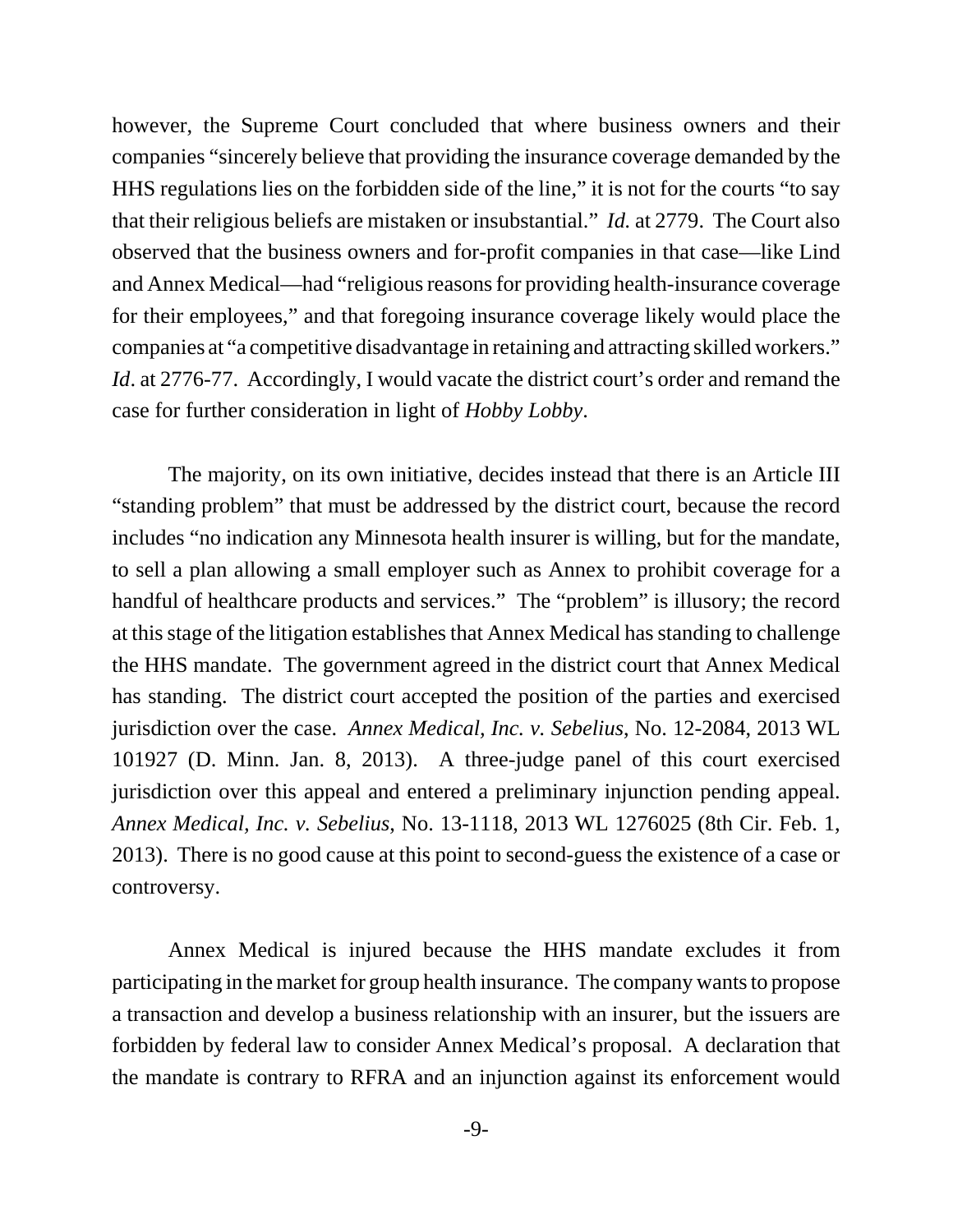redress that injury. *See Clinton v. City of New York*, 524 U.S. 417, 432-33 & n.22 (1998); *Lepelletier v. FDIC*, 164 F.3d 37, 42 (D.C. Cir. 1999).

Annex Medical also is injured because it is unable to purchase a health insurance plan for its employees without the coverage to which it objects on religious grounds. A plaintiff's burden to establish standing depends on the stage of litigation. *Lujan v. Defenders of Wildlife*, 504 U.S. 555, 561 (1992). This case is at the pleading stage; the government has not even filed an answer. "At the pleading stage, general factual allegations of injury resulting from the defendant's conduct may suffice, for on a motion to dismiss we presume that general allegations embrace those specific facts that are necessary to support the claim." *Id*. (internal quotation omitted).

Annex Medical alleged in its complaint that none of the several health insurance issuers whom it approached "was able to offer [the desired] group plan *because* no such plan can exist as a result of the Mandate." R. Doc. 1, ¶ 88 (emphasis added). According to the complaint, "[t]he Mandate *strips Annex Medical of any choice* to select an insurance plan that does not cover and finance contraception, sterilization, and abortifacient drugs and related education and counseling." *Id*. ¶ 89 (emphasis added). The complaint alleged that "*[a]s a result of the Mandate*, Annex Medical cannot currently offer a group health plan to its employees that accords with and does not violate Plaintiffs' sincerely-held religious beliefs." *Id*. ¶ 90 (emphasis added).

These general allegations embrace the specific facts necessary to support the claim—that is, that the desired plan would exist without the mandate, and that Annex Medical would have a choice to select the desired insurance plan from an issuer if the government did not forbid the transaction. If, as alleged, the unavailability of a group health plan without the objected-to coverage is "a result of the Mandate," then it follows in ordinary usage that the HHS mandate is a but-for cause of the desired plan's unavailability. *See Burrage v. United States*, 134 S. Ct. 881, 887-88 (2014). The government recognized as much in the district court, saying "we are not challenging plaintiffs' standing to bring the case," because "insurance companies are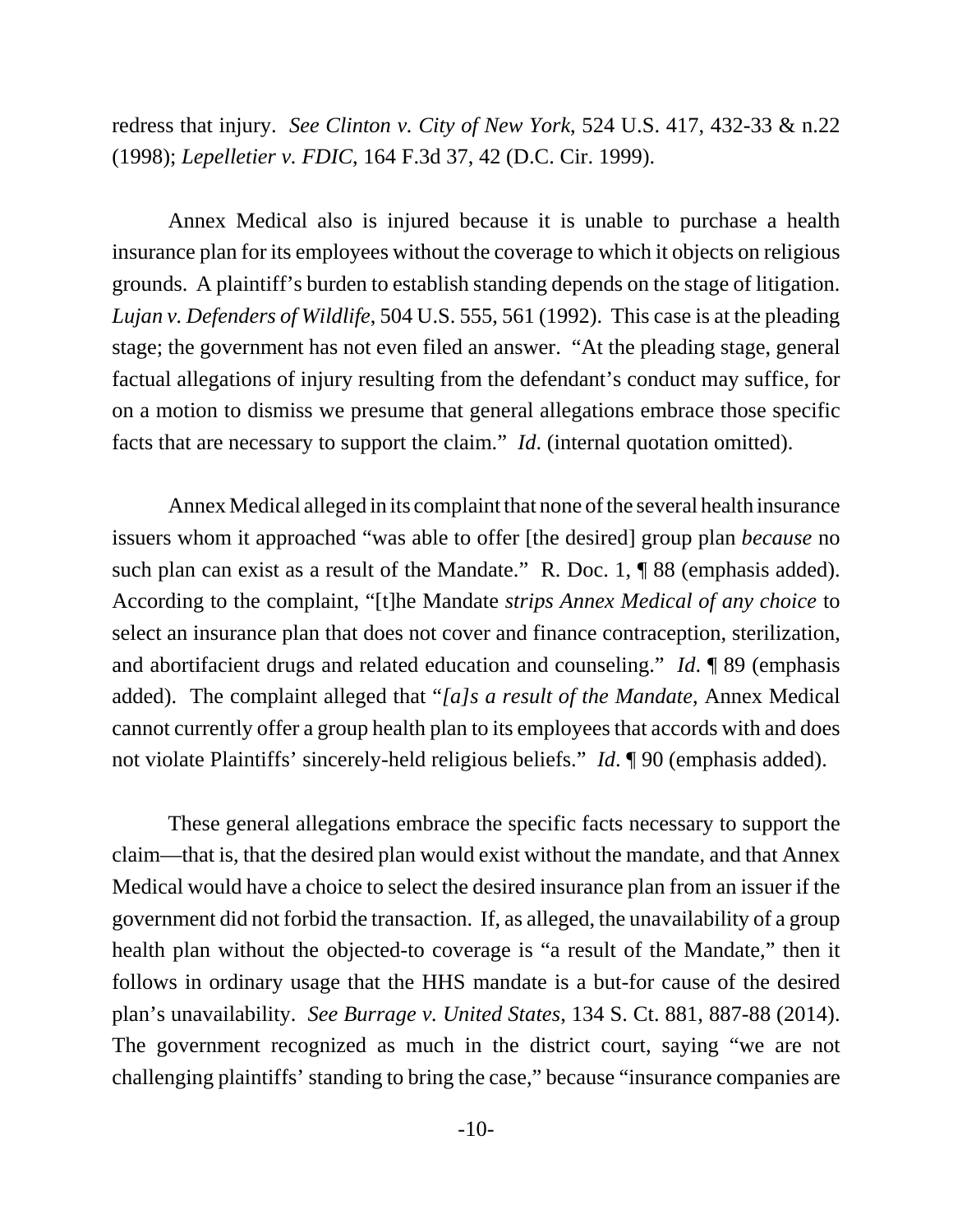flexible," and "it seems very possible that they could find some way to get a plan in place" if the HHS regulations were enjoined. R. Doc. 56, at 25-26. Annex Medical thus alleged sufficiently that the mandate is the cause of its inability to obtain the desired group health insurance, and that declaratory relief and a permanent injunction of the HHS mandate would redress the company's injury.

If more is needed, it should be evident that a market to serve Annex Medical is likely to develop if the requested relief is granted. It is unsurprising that insurers were not prepared to write policies for Annex Medical and submit them to state regulators for approval based on a temporary injunction pending appeal of indefinite duration while the law was unsettled. But the complaint seeks *permanent* injunctive and declaratory relief that the government cannot forbid the issuance of the group plan that Annex Medical wants to purchase. Health insurance plans without the objected-to coverage already exist for religious employers and non-profit religious organizations that were exempted under pre-*Hobby Lobby* regulations. *See* 45 C.F.R. § 147.131. The Department of Health and Human Services says the accommodation sought by Annex Medical is cost-neutral for insurers. *See Hobby Lobby*, 134 S. Ct. at 2782 n.38. And the Department, in light of *Hobby Lobby*, has proposed rules to offer the requested accommodation to closely held for-profit entities that have religious objections to providing coverage for some or all contraceptive services. *See* Coverage of Certain Preventive Services Under the Affordable Care Act, 79 Fed. Reg. 51,118 (proposed Aug. 27, 2014).

Annex Medical is not required to deliver to the district court a proposed insurance plan from a third-party carrier to establish standing. A plaintiff need demonstrate only that its injury is "likely to be redressed by a favorable judicial decision." *Lexmark Int'l, Inc. v. Static Control Components, Inc.*, 134 S. Ct. 1377, 1386 (2014). At the pleading stage, the court must accept all factual allegations in the complaint as true and draw all inferences in the plaintiff's favor. *Turkish Coalition of Am., Inc. v. Bruininks*, 678 F.3d 617, 621 (8th Cir. 2012). Annex Medical alleged that its inability to procure the desired group health insurance plan is "a result of" the